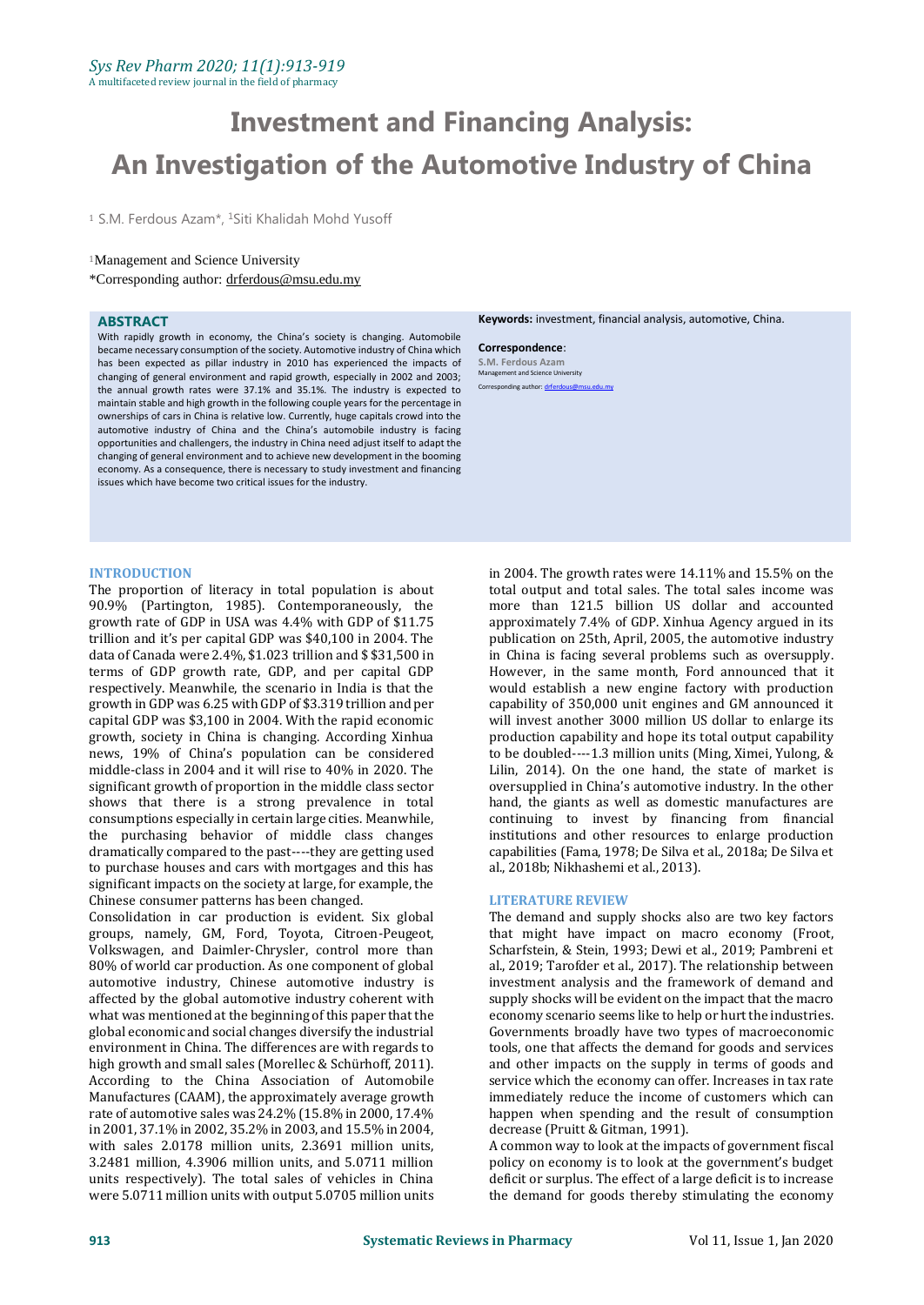(Han, Zhang, Yu, & Wang, 2016). Even though the five forces model has defects, it still can give investors overview knowledge of rivalry in an industry and the knowledge eventually helps investor to make investment decisions (Lindley, Verbrugge, McNulty, & Gup, 1992; Doa et al., 2019; Maghfuriyah et al., 2019; Nguyen et al., 2019). When investors do their analysis of an industry and narrowly focus on particular segments of such industries, investors might bear the risk of missing important elements (Mayers, 1998). Even though the five forces model has defects, it still can give investors overview knowledge of rivalry in an industry and the knowledge eventually helps investor to make investment decisions.

# **METHODS**

The changes in China's economy and society that has taken place in the last ten years has affected all industries in China. Automotive industry develops rapidly and financial institutions have been well developed (Nawaz, Azam, & Bhatti, 2019; Pathiratne et al., 2018; Rachmawati et al., 2019; Seneviratne et al., 2019; Sudari et al., 2019; Tarofder et al., 2019). As one of important functions of financial institutions, financial institutions such as commercial banks, funds, and insurance companies channel surplus of capital to the deficit units as well as Chinese automotive industry. Under the state that more capital are invested to the automotive industry in China even though the oversupply of automobiles, not only automotive manufactures but also financial institutions and other capital resources should carefully analyze the state and well understand of the environment of automotive industry before they make investment decisions on the automotive industry of China (Nawaz, Afzal, & Shehzadi, 2013). It is decided that descriptive study will be used because I wish to cover contextual conditions and interpret the impacts of various circumstances on China's automotive industry. It is hoped that this study can assist in the understanding of the characteristics of investment and financing of automotive industry in China. It also can help to formulate systematically the aspects that surround the automotive industry in China. Furthermore, descriptive study can help make certain decisions, for example, those pertaining to investments relative to the environments in China. However, people from different cultures may have different understanding on the components of descriptive study. (Agrawal & Mandelker, 1987).

In order to answer the research question, it is necessary to conduct a study that extends over broad factors which may have impacts on automotive industry in China. Factors are selected with levels of priorities and details. Although the traditional approach for industry analysis has pitfalls, it does provide a generally conceptual framework. Construct validity is established by conducting investment analysis for the automotive industry of China. It refers to systematic analysis factors which have impacts on the industry and the procedures are described as industry analysis approach (Czarnitzki & Hottenrott, 2011; Nikhashemi et al., 2017; Tarofder et al., 2019; Ulfah et al., 2019; Tarofder et al., 2016; Udriyah et al., 2019). Under the principle----existence other than the identified ones and data are from official channel. In terms of external validity, it can be said that different people has different interpretations about the factors that affect the automotive industry in China, as well as different criteria on risk bearing, this offers a poor basis for generalizing.

Finally, reliability is strengthened due to the entire scientific analysis as followed. Setting up joint venture firms and enlarging the import are the general characteristics (Hussain et al., 2012).

The overall development patterns were introduction of overseas technologies, establishment joint-stock enterprises, adopting the modernized mass production method, importing the parts to assemble (Hussain, Musa, & Omran, 2018). The manufacturing level of products and the technological level experienced enhancement. The distribution realm accorded to government's plans and market demand namely "the two-track system". The development of automotive industry sped up. At the beginning of 1991, the government adjusted the structure of automobile industry in China. The policy was that the new capital must be invested to the three big automobile groups. In 1994, the authority declared to take the development of the passenger vehicles as a key point. The capital primarily went to the passenger vehicle extension project of three-big of China. In 1997, Shanghai GM launched its first product in China (Gordon, 1963). In 1998, Guangzhou Honda put its first product into China. The concentration degree of production continued to enhance. The top 7 enterprises ranked 99.14% sales of passenger vehicles in China. The total quantity enhanced to a new level, the passenger vehicle annual output increases from 81,055 in 1991 to 620,000 in 2000, the capacity reached to 1.6 million units per year. Many types of marketing systems and approaches appeared, such as automobile transaction market, automobile exclusive agency and Sale-Sparepart-Service-Survey center. The automobile industry changed dramatically in the marketing aspect. Competitive awareness, benefit goals, innovation motive and brand consciousness gradually developed in the whole industry.

The products of joint venture enterprises controlled the majority market share. National automobile brand such Chery Auto, Brilliance-Auto acted as the new strength of national automobile industry in China. The overall developing approach is to combine the approach of independent development and the approach of cooperation development. The development sped up greatly. Distribution forms are even more multiplex; the expenditure behavior of consumers has changed tremendously. The market is opening further, large quantities of transnational automobile companies rush into vehicle market in China. The competition among rivals is intense. The quantity of individual purchasing is rapidly growing (Wang, 2003). The intervention of the state is reduced. The policy of automotive industry is loosed. In truth, the government encourages private capital to enter the industry. Thus, the autonomy of enterprise increased. Price wars are common. After the entry of WTO, the domestic automobile enterprises universal enhance the critical sense, strengthen competition dynamics in the market and promote the rivalry from the price war to the brand war. SAIC launched 10 kinds of products such as Polo, Passat in the past 3 years. The overseas automobile merchants jumped into the brands war. For instance, General Motors introduced all the product of Opel which is the subsidiary of GM to China market. Toyota established its first factory to produce vehicles by joint venture with FAW in 2002 after 15 years later of the entry of Volkswagen (Ding, Guariglia, & Knight, 2013).

Currently, there are 102 companies involved in automobile assembly and 355 auto brands in China's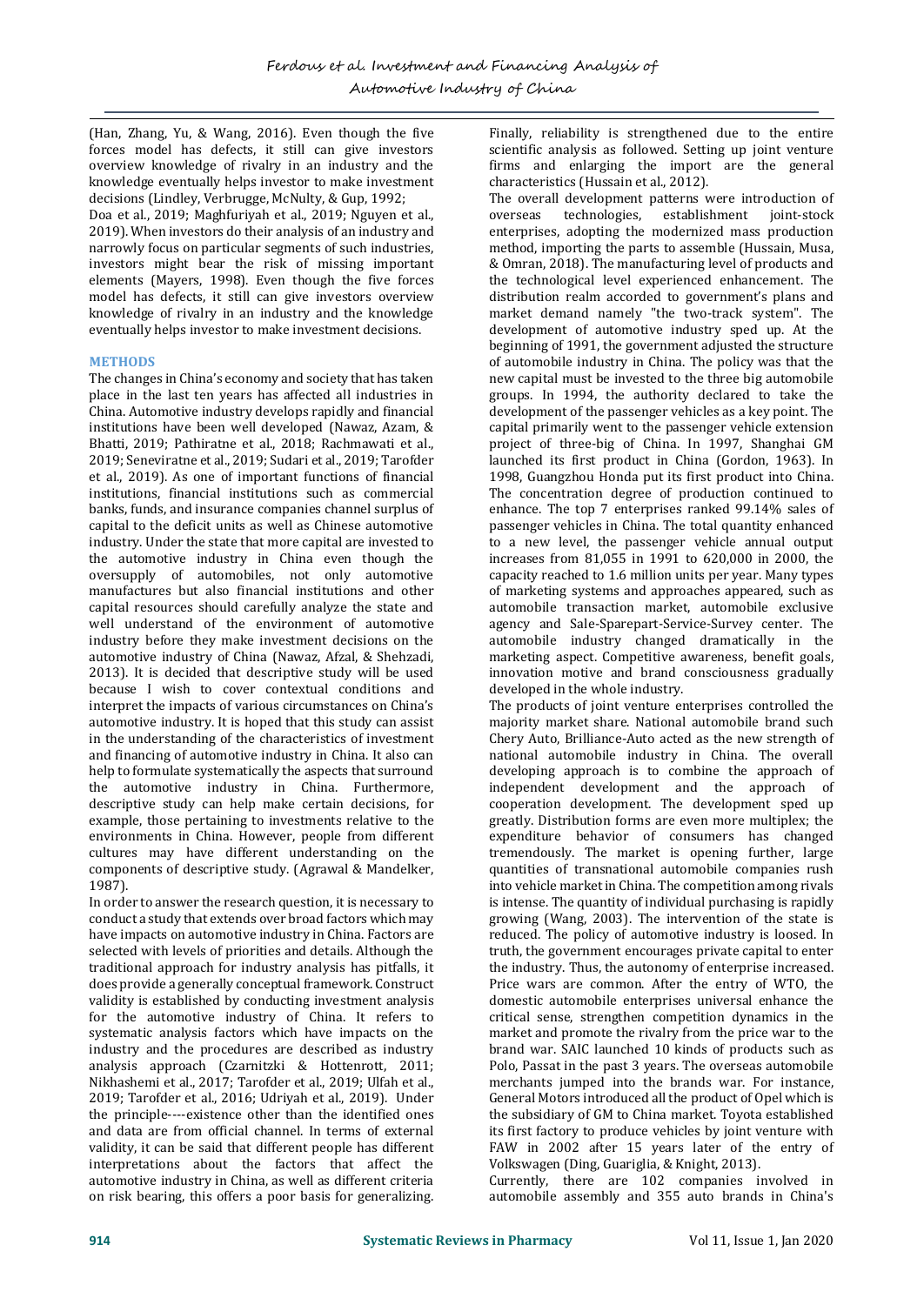market. Apart from the historical players (First Automobile Works Group – FAW, Shanghai Automotive Industry Corporation – SAIC, Chang'An Auto, Beijing Automotive Industry Corporation and, Dongfeng Motor Corporation ), China's automotive industry is also characterized by the existence of many new entrants such as Brilliance Auto, Chery Automobile, and Geely Automobile (Hussain, Musa, & Omran, 2019). Moreover, there are a few companies diversified into automotive industry by acquiring small regional car or truck manufacturers in recent years (Nawaz & Hassan, 2016). Obviously, the development of these new entrants appears very risky because they have no real experience and lack capabilities such as engineering resources and more importantly a sufficient supplier network in the automotive industry (Chambers, 1971).

In 2003, SAIC entered the Fortune Global 500 Companies with revenue of 11.7 billion US dollar. Buick Regal, Buick GL8, Excelled, and Sail Santana, Passat, Polo, and Gol. The other subsidies are Investment Corporation and Volvo Bus Corporation), and SAIC Motor Corporation Limited which was listed in Shanghai Stock Market on November, 29, 2004. The total sales volume of SAIC in 2003 was around 782,000 units, in which 597,000 units were passenger cars. The total assets of SAIC in 2003 were around 9.1 billion US dollar with 64,343 employees. The company's other operations include car leasing, auto parts wholesale and retail, and financing. SAIC took 48.92% stake of SSANG YONG Motor Company – a manufacture in Korea on October 28, 2004. Now, SAIC is negotiating to take a 70% stake of MG Rover (Haugen, 1971). The products of joint venture enterprises controlled the majority market share. National automobile brand such Chery Auto, Brilliance-Auto acted as the new strength of national automobile industry in China. The overall developing approach is to combine the approach of independent development and the approach of cooperation development. The development sped up greatly. Distribution forms are even more multiplex; the expenditure behavior of consumers has changed tremendously. The market is opening further, large quantities of transnational automobile companies rush into vehicle market in China (Rauh, 2006).



## **Figure 1: Automotive Industry**

# *ANALYSIS*

## General Business Environment Analysis

Currently, the business environment for the development of automotive industry in China is approaching perfection. The rapid advance of economy, the growth of people's incomes, and the advancement in consumptions make consumption capacity of houses and automobiles increase. Synchronously, the government issued a series policies to improve the consumption environment of automobiles and encourage citizens to purchase cars. The entries of giants in automotive industry bring advantage technologies and managements to the Chinese automotive industry and supply various types of cars to Chinese

market. These factors will accelerate the advances of automotive industry in China. However, the appreciations of petroleum and steel will put negative effects in the business environments for the automotive industry of China.

The Policies grant for the removal of the approval system for the rights to sell cars which was a thing in the time of command economy. The implications of the policies are summarized as follows:

First, retention of the 50 percent maximum for foreign investment comes as no great surprise. This cap was not required to be reduced under China's WTO commitments and is an effective way for China to retain a significant stake in the sector and to assist the larger domestic manufacturers. Second, consolidation of the sector is likely to be given a boost through mergers and acquisitions, especially among small to medium sized domestic automakers (Hussain, Mosa, & Omran, 2017). Third, high barriers for the entry of non-auto companies to enter the industry means that incumbents from both the foreign and local scene will be helped by reducing over-investment in the sector which could result in overcapacity and reduced margins. Fourth, several measures will further incentives local component production and sourcing, although the main automakers are already active in local component sourcing for local production and for export (Hussain, Mosa, & Omran, 2018).

Economy Segment Analysis

The Chinese economy underwent an extraordinary year because of the macroeconomic control in 2004. The government conducted solid work in developing and implementing the scientific concept of development strategy. Significant results were achieved in strengthening and improving macroeconomic regulation. Unstable and unhealthy factors in the economic performance were put under control. The national economy kept stable and rapid development. The gross domestic product (GDP) of China in 2004 was 13,651.5 billion RMB, up by 9.5 percent over the previous year. The total value-added of the industrial sector was 6,281.5 billion RMB, up by 11.5 percent over the previous year. Of this total, the value-added of the primary industry was 2,074.4 billion RMB, up by 6.3 percent; the value-added of the secondary industry was 7,238.7 billion RMB, up by 11.1 percent; and the value-added of the tertiary industry was 4,338.4 billion RMB, up by 8.3 percent. The valueadded of industrial enterprises above designated size was up by 16.7 percent, slightly lower than that of the previous year. Among the industrial enterprises above designated size, the value-added of state-owned and state-controlled enterprises rose by 14.2 percent. The growth of heavy industry was 18.2 percent while that of the light industry was 14.7 percent. Analyzed by product, the production of coal and power generation was up by 15.0 percent and 14.9 percent respectively, the production of pig iron, crude steel and rolled steel was up 24.1 percent, 23.2 percent and 23.5 percent respectively.

Automotive industry has high pertinence with other industries and has strong positive effect on domestic economy. For the status of backbone in domestic economy, automotive industry may develop faster than the average of whole industry in a particular period. However, the development of automotive industry needs support from others. The automotive industry is constrained by the domestic economy, technology and throughput of related industries. The disposable income and purchasing power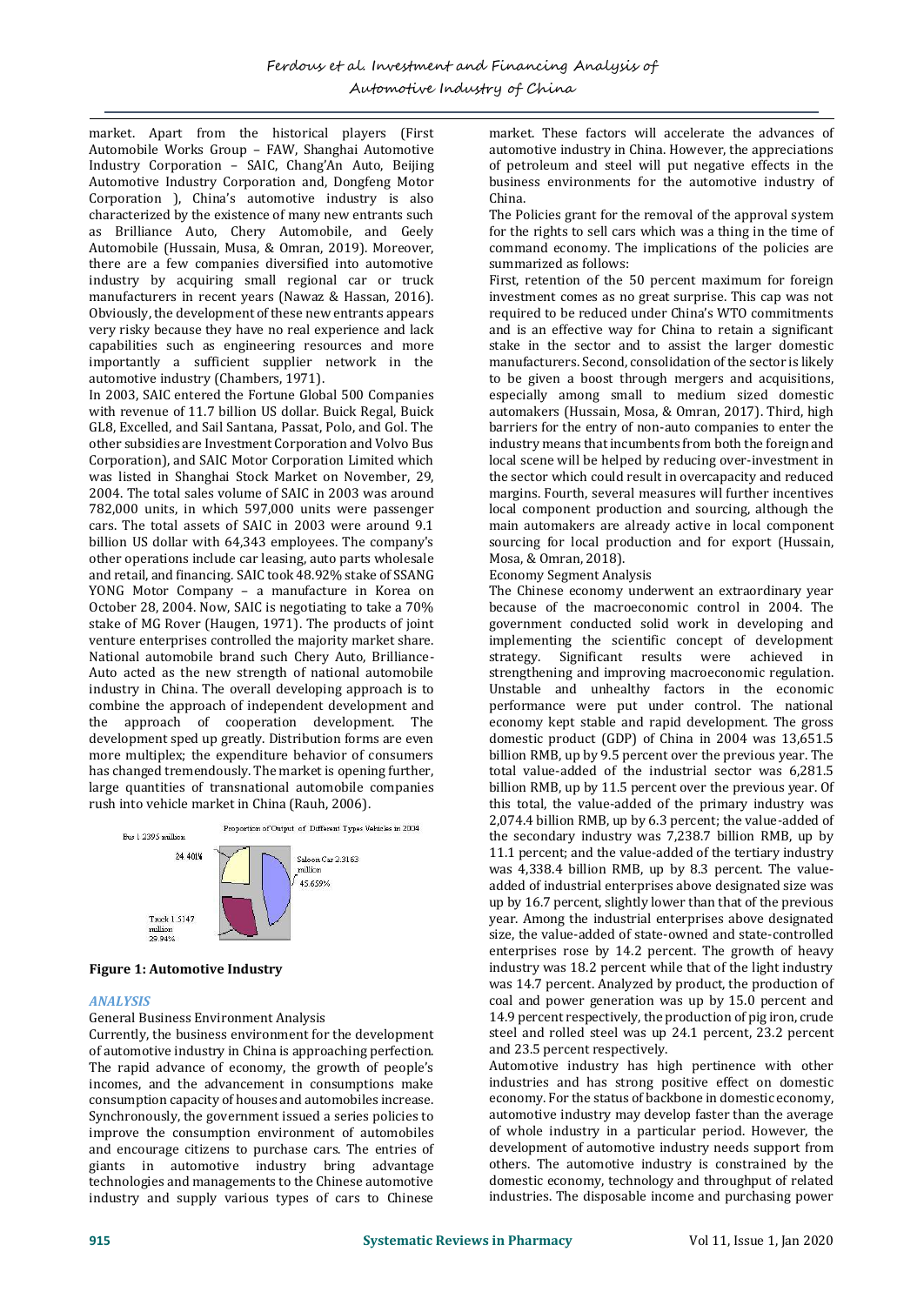of residents are also taken into consideration. From the above analysis, the gap of tempos between automotive industry and other industries will be not be large. Even so, obvious gap exists in a particular period, the gap cannot last long. All in all, automotive industry cannot break away from industries to develop independently. The relationship between automotive industry and GDP of China is illustrated in the as followed:

Automotive Industry & GDP of China



# **Figure 2: GDP of Automotive Industry Technology Segment Analysis**

There are many possible advances in technology that could influence the future of the automotive industry of China:

- Hybrid cars and more advanced combustion engines (eg. gas turbines) will improve fuel efficiency. Toyota intends to transfer a hybrid models to China and it will be produced by its partner—FAW. Ford also intends to transfer a model to Chang'An Auto.

-Radio technology will permit on-board collision warnings in advance.

-The smart car and driverless car by adopt advanced automation could make driving easier and safer.

- Cars may be able to use low carbon fuels such as hydrogen, fuel cells, and electricity instead of the internal combustion engine.

In view of the petroleum crisis and environmental concerns, carbon fuels, among other technology advance, might have the highest priority in research and application. Today, many countries put their efforts on research of hydrogen, fuel cells, and electricity for alternatives and have received some harvests in these researches.

A hydrogen car is an automobile which uses hydrogen (usually obtained from decomposition of methane, and sometimes from water using electrolysis) as its primary source of power. One of the benefits of using pure hydrogen as a power source is that it uses oxygen from the air to produce only water vapor as exhaust, moving the source of atmospheric pollution from many cars back to a single power plant, where it can be more easily dealt with. Another advantage of using hydrogen is renewable in a realistic time scale. The largest apparent advantages are that it could be produced and consumed continuously as well as cleanly using solar and nuclear power for electrolysis. Some hydrogen cars currently exist, but a significant amount of research has to be undertaken to make the technology viable. The common internal combustion engine can be converted to run on the gaseous hydrogen. However, the most efficient use of hydrogen involves the use of fuel cells and electric motors instead of a traditional engine. The industry is expected to maintain stable and high growth in the following couple years for the percentage in ownerships of cars in China is relative low. Currently, huge capitals crowd into the automotive industry of China and the China's automobile industry is facing opportunities and challengers, the industry in China

need adjust itself to adapt the changing of general environment and to achieve new development in the booming economy. As a consequence, there is necessary to study investment and financing issues which have become two critical issues for the industry.

Hydrogen would react with oxygen inside the fuel cells, which would produce electricity to power the motors. Some Chinese companies launched researches about hydrogen fuel cells several years and have achieved fruition. Dalian Sunrise Power Co., Ltd 55 participated in drafting out the standards of hydrogen fuel cells which is organized by IEEC. Shanghai Shen-Li High Tech Co.,LTD 56 has totally hold 155 patens including 11 patens recognized by U.S.. These patents and fruits have applied in some automotive products, such as city bus. Nowadays, the competition of fuel cells researches is furious between domestic and foreign participants. This situation could lead rapid advances in alternative energy for automobiles. Eventually, these advances of fuel cells will lead leaps in technologies of automotive industry of China and also will reduce consumptions of petroleum in China, in turn, accelerate popularizations of vehicles in China.

# **SWOT Analysis of Automotive Industry of China Strength**

First, China has a huge domestic market as China is the highest populated nation in the world. The fact that it is at the initial stage when the use of automobile increases fast in the modernization process, this basic pattern is the enormous carrot to all automobile producers. Second, the labor cost is low. China has the advantage of being obviously cost effective in labor; the staff's salary adds the welfare and gains per hour probably in 1-2 dollars, basically equivalent to 1/10-1/20 of the labor cost of the developed country. Considering the workforce's quality factor, its synthesized competitive ability advantage should be greater.

# **Weakness**

First, the automotive industry lacks economic scale in China. The socialist market economy system has not been totally set up yet, and is essentially not perfect. In addition, the investment of Chinese automobile industry is limited by administration's membership over a long time, have caused Chinese automobile industrial organization to set up the cooperation in government's structure foundation, oligarch's market, the main characteristic of market behavior is " weak competitive ability ". At present, there are nearly more than 100 manufacturers in China, exceeds the total of the automobile number of the enterprise in the United States, Japan and Europe. But only 5 automakers exceeded 100,000 units in annual production. Since extensive production capacity have not formed, production cost of the Chinese automobile remains high, this directly caused the price of the Chinese automobile products too high.

Secondly, development ability lags behind and the engineering level is low. Chinese automobile enterprises lack the expertise in developing breakthrough design. One of the reasons is Chinese automobile enterprise invested relatively less in product development and research, this makes Chinese automobile enterprises lack the economic base of products development; another reason is lacking senior technicians who are professional in research and development. This makes technological progress of the products slow, and the more daunting factor would be that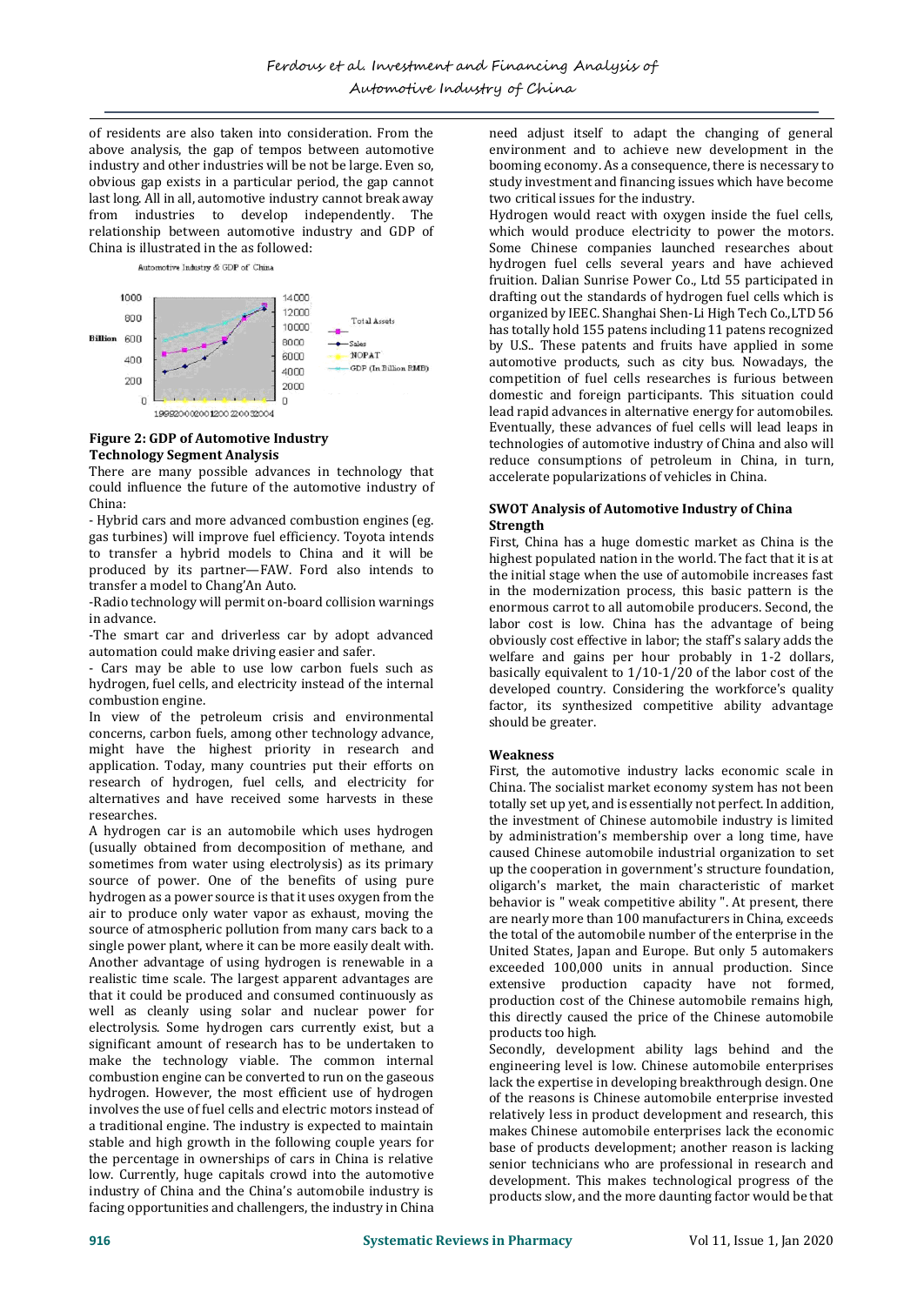the progress of upgrade in the engineering level of Chinese automobile industry is, the domestic automakers simply use the way was called "exchange market for technology ". It seems now that the domestic market of China could not exchange technology with foreign automakers, to foster it with a competitive edge. This proves that the automotive industry still has no absolutely independent development ability at present.

# **Opportunities**

The automotive industry of China faces the following opportunities in its future developments:

First, the advances in technology development are beneficial to China which can race to control the technology initiatives of a new generation of automobile. With microelectronics, new material and new energy technology play an important role. Automobile products have greater chances of technological innovation during the transformation from mechanic-related technology to high and new technology integration. Meanwhile, foreign companies of traditional automobile industry have misgivings about submerged cost, and may delay the release of their new generation of products, which gains opportunities of development for China. Second, the variety of consumer demand is beneficial to China to grab the supply scarcity in the market. Differed from industrial age, the market demand in the new economic age demonstrates individualization and variety. The mode of automobile production shows a tendency to a quick, flexible production with "great variety and small quantity, and repeated mass production has become out-of-date. Consumers pay more attention to individualized brands and their value rather than to the products only.

Facts have proved that current foreign technology is partly inconsistent with domestic market demand while China has opportunities to enter the market in accordance with national consumption level. For example, for agricultural vehicles, mini cars, some economic cars that are obsolete and eliminated abroad, China has mass production capacity and rich experience in technology, which are definite advantages on cost.

# **Threats**

The threats that the Chinese automobile brand faces are as follows: from watching vertically, it is the whole industry chain that lacks the synthesized competitive ability. From looking horizontally, it lacks flexible macroscopically coordination ability, enterprise's administrator's strategic management quality and enterprise's mechanism of the government thus fail to acquire the ability to improve. The challenge is shown as the pressures of 6 respects mainly: (1) New international brand automaker and market enter;

(2) How to possess new product with modern techniques, high quality, according with international regulation and trans-corporation's innovative research and development ability of demand;

(3)How to form the advantage of the product cost and abundant experience of logistics, financial field;

(4) How to set up capital advantage brought low cost advantage and intact industry chain;

# **CONCLUSION**

China's automotive industry is entering a period of consolidation and rationalization. The automotive industry's status as a 'Pillar Industry' has been emphasized. The ultimate goal of producing passenger

cars which are designed and manufactured entirely in China is still among the Chinese government's top priorities. Since 2000 to 2004, the growth of automotive industry of China in every year is more than 10%, the automotive industry of China is in the consolidation stage. The coefficient of growth is in the interval of low-moderate risk. The coefficient of fluctuation is in the interval of low risk by adopting risk analysis using the history outputs. These two indicators say that the growth of automotive industry is optimistic, and the fluctuation is low.

Meanwhile, the high growth of automobile consumption has brought such a series of issues concerning energy, environment and traffic to Chinese economic society's development. The situation and challenges that the automotive industry of China will potentially face in the future are still daunting. The situation and challenge also offer investors opportunities of investment on new automotive technologies. These opportunities could be the alternative approaches for investors who want to enter the automotive industry of China.

# **Limitations and Suggestions for Future Research**

The findings from this research have met its objectives of providing a better understanding on the automotive industry of China and characteristics of investment and financing of the China's automotive industry. However, this study did not examine in great detail the individual automotive groups in China which are characterized by complicated ownerships, very different performance among business divisions, and multi-goals of operations. For instance, SAIC has at least 4 international copartners and several subsidiaries with different performances in 2004. Future researchers are therefore, recommended to explore into the individual automotive manufacturers.

# **REFERENCES**

- 1. Agrawal, A., & Mandelker, G. N. (1987). Managerial incentives and corporate investment and financing decisions. *The Journal of Finance, 42*(4), 823-837.
- 2. Chambers, D. (1971). The joint problem of investment and financing. *Journal of the Operational Research Society, 22*(3), 267-295.
- 3. Czarnitzki, D., & Hottenrott, H. (2011). R&D investment and financing constraints of small and medium-sized firms. *Small business economics, 36*(1), 65-83.
- 4. Ding, S., Guariglia, A., & Knight, J. (2013). Investment and financing constraints in China: does working capital management make a difference? *Journal of Banking & Finance, 37*(5), 1490-1507.
- 5. Fama, E. F. (1978). The effects of a firm's investment and financing decisions on the welfare of its security holders. *The American Economic Review, 68*(3), 272-284.
- 6. Froot, K. A., Scharfstein, D. S., & Stein, J. C. (1993). Risk management: Coordinating corporate investment and financing policies. *The Journal of Finance, 48*(5), 1629-1658.
- 7. Gordon, M. J. (1963). Optimal investment and financing policy. *The Journal of Finance, 18*(2), 264-272.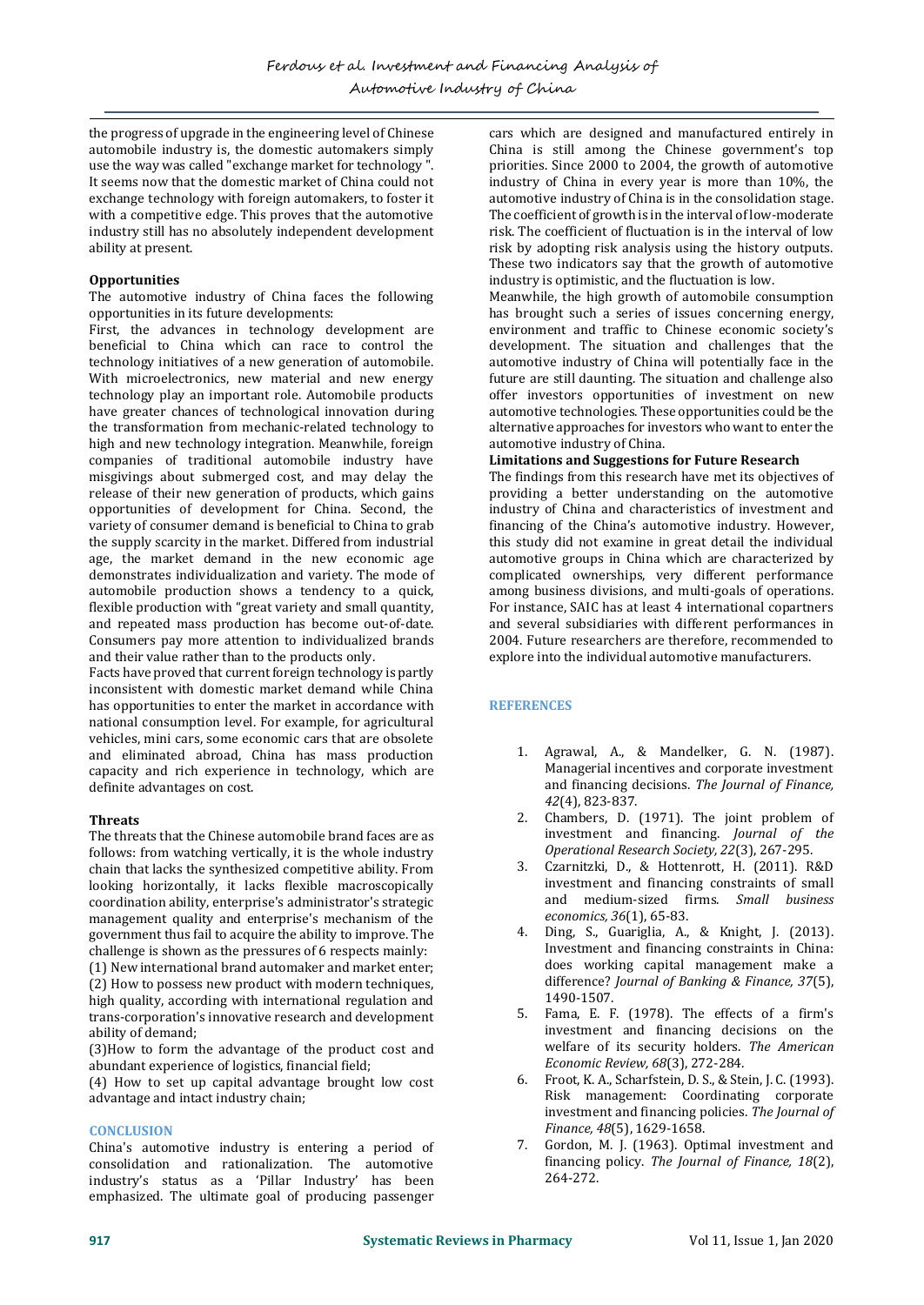- 8. Han, X., Zhang, H., Yu, X., & Wang, L. (2016). Economic evaluation of grid-connected microgrid system with photovoltaic and energy storage under different investment and financing models. *Applied energy, 184*, 103-118.
- 9. Haugen, R. A. (1971). Insurer risk under alternative investment and financing strategies. *Journal of Risk and Insurance, 10*(2), 71-80.
- 10. Hussain, M. S., Mosa, M. M., & Omran, A. (2017). The Mediating Impact of Profitability on Capital Requirement and Risk Taking by Pakistani Banks. *Journal of Academic Research in Economics, 9*(3), 433-443.
- 11. Hussain, M. S., Mosa, M. M., & Omran, A. (2018). The impact of owners behaviour towards risk taking by Pakistani Banks: Mediating role of profitability *Journal of Academic Research in Economics, 10*(3), 455-465.
- 12. Hussain, M. S., Musa, M. M., & Omran, A. (2019). The Impact of Regulatory Capital on Risk Taking By Pakistani Banks. *SEISENSE Journal of Management, 2*(2), 94-103.
- 13. Hussain, M. S., Musa, M. M. B., & Omran, A. A. (2018). The Impact of Private Ownership Structure on Risk Taking by Pakistani Banks: An Empirical Study. *Pakistan Journal of Humanities and Social Sciences, 6*(3), 325-337.
- 14. Hussain, M. S., Ramzan, M., Ghauri, M. S. K., Akhtar, W., Naeem, W., & Ahmad, K. (2012). Challenges and failure of Implementation of Basel Accord II and reasons to adopt Basel III both in Islamic and conventional banks. *International Journal of Business and Social Research, 2*(4), 149-174.
- 15. Lindley, J. T., Verbrugge, J. A., McNulty, J. E., & Gup, B. E. (1992). Investment policy, financing policy, and performance characteristics of de novo savings and loan associations. *Journal of Banking & Finance, 16*(2), 313-330.
- 16. Mayers, D. (1998). Why firms issue convertible bonds: the matching of financial and real investment options. *Journal of Financial Economics, 47*(1), 83-102.
- 17. Ming, Z., Ximei, L., Yulong, L., & Lilin, P. (2014). Review of renewable energy investment and financing in China: Status, mode, issues and countermeasures. *Renewable and Sustainable Energy Reviews, 31*, 23-37.
- 18. Morellec, E., & Schürhoff, N. (2011). Corporate investment and financing under asymmetric information. *Journal of Financial Economics, 99*(2), 262-288.
- 19. Nawaz, M. A., Afzal, N., & Shehzadi, K. (2013). Problems of formally employed women: A case study of Bahawalnagar, Pakistan. *Asian Journal of Empirical Research, 3*(10), 1291-1299.
- 20. Nawaz, M. A., Azam, M. A., & Bhatti, M. A. (2019). Are Natural Resources, Mineral and Energy Depletions Damaging Economic Growth? Evidence from ASEAN Countries. *Pakistan Journal of Economic Studies, 2*(2), 15-28.
- 21. Nawaz, M. A., & Hassan, S. (2016). Investment and Tourism: Insights from the Literature. *International Journal of Economics Perspectives, 10*(4), 581-590.
- 22. Partington, G. H. (1985). Dividend policy and its relationship to investment and financing policies: empirical evidence. *Journal of Business Finance & Accounting, 12*(4), 531-542.
- 23. Pruitt, S. W., & Gitman, L. J. (1991). The interactions between the investment, financing, and dividend decisions of major US firms. *Financial review, 26*(3), 409-430.
- 24. Rauh, J. D. (2006). Investment and financing constraints: Evidence from the funding of corporate pension plans. *The Journal of Finance, 61*(1), 33-71.
- 25. Wang, H.-J. (2003). A stochastic frontier analysis of financing constraints on investment: the case of financial liberalization in Taiwan. *Journal of Business & Economic Statistics, 21*(3), 406-419.
- 26. De Silva A.D.A., Khatibi A., Azam S.M.F. (2018a). Can parental involvement mitigate swing away from science? Sri Lankan perspectives, Cogent Education
- 27. De Silva A.D.A., Khatibi A., Azam, S. M. F. (2018b). Do the Demographic Differences Manifest in Motivation to Learn Science and Impact on Science Performance? Evidence from Sri Lanka, International Journal of Science and Mathematics Education
- 28. Delafrooz N., Paim L.H., Khatibi A. (2009). Developing an instrument for measurement of attitude toward online shopping, European Journal of Social Sciences
- 29. Dewi N.F., Azam, S. M. F., Yusoff S.K.M. (2019). Factors influencing the information quality of local government financial statement and financial accountability, Management Science Letters
- 30. Doa N.H., Tham J., Khatibi A.A., Azam S.M.F. (2019). An empirical analysis of Cambodian behavior intention towards mobile payment. Management Science Letters
- 31. Maghfuriyah A., Azam, S. M. F., Shukri S. (2019). Market structure and Islamic banking performance in Indonesia: An error correction model, Management Science Letters
- 32. Nguyen H.N., Tham J., Khatibi A., Azam S.M.F. (2019). Enhancing the capacity of tax authorities and its impact on transfer pricing activities of FDI enterprises in Ha Noi, Ho Chi Minh, Dong Nai, and Binh Duong province of Vietnam , Management Science Letters
- 33. Nikhashemi S.R., Paim L., Haque A., Khatibi A., Tarofder A. K. (2013). Internet technology, Crm and customer loyalty: Customer retention and satisfaction perspective , Middle East Journal of Scientific Research
- 34. Nikhashemi S.R., Valaei N., Tarofder A. K. (2017). Does Brand Personality and Perceived Product Quality Play a Major Role in Mobile Phone Consumers' Switching Behaviour? Global Business Review
- 35. Pambreni Y., Khatibi A., Azam, S. M. F., Tham J. (2019). The influence of total quality management toward organization performance, Management Science Letters
- 36. Pathiratne S.U., Khatibi A., Md Johar M.G. (2018). CSFs for Six Sigma in service and manufacturing